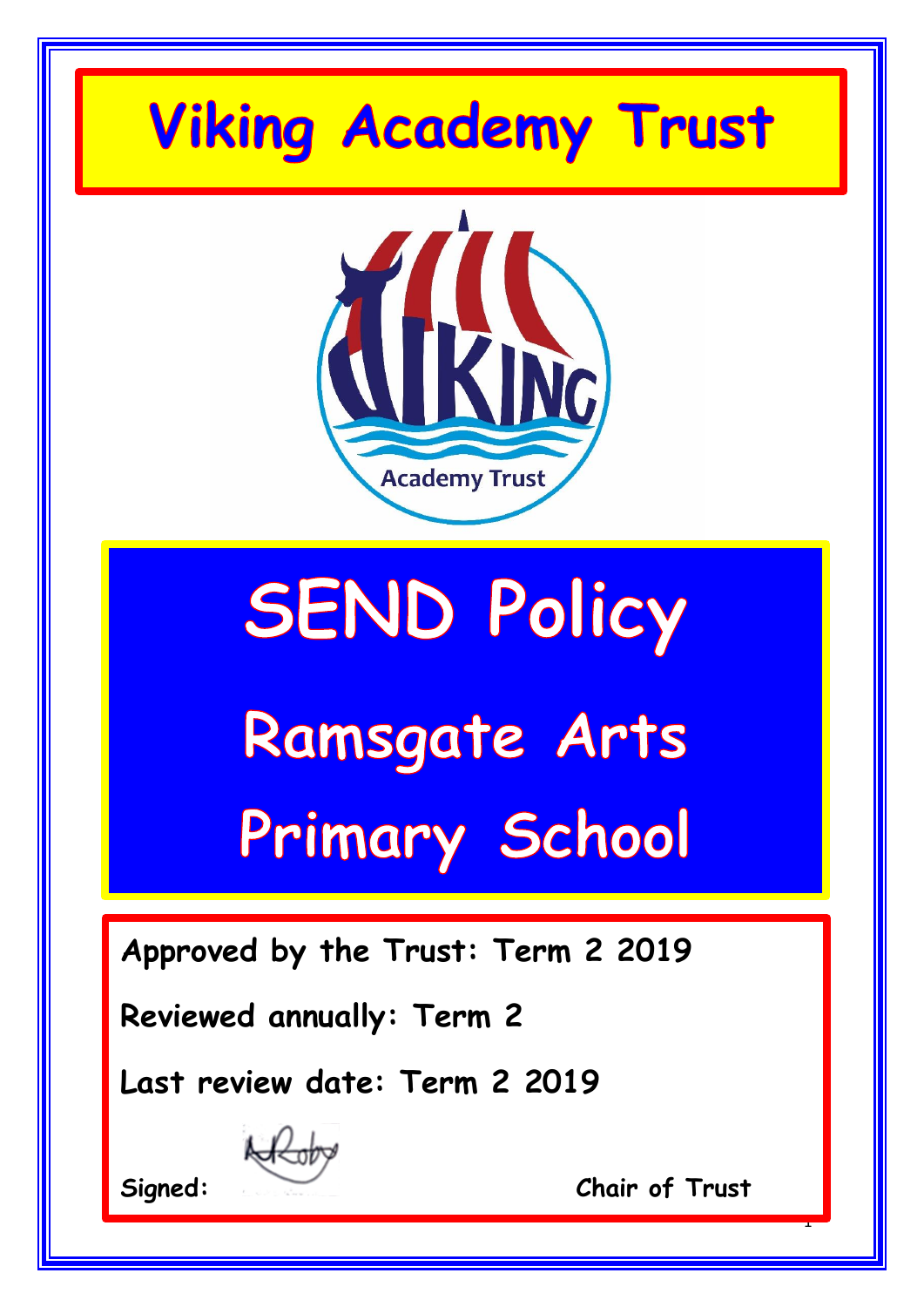### **SEND Policy**

## **The Viking Academy Trust**

### **Ramsgate Arts Primary School**

**Schools in the Viking Academy Trust (VAT)**

Chilton Primary School Ramsgate Arts Primary School Upton Junior School

This SEND is specific to **Ramsgate Arts Primary School**.

This policy is written in line with the requirements of:- Children and Families Act 2014 SEN Code of Practice 2015 SI 2014 1530 Special Educational Needs and Disability Regulations 2014 Part 3 Duties on Schools – Special Educational Needs Co-ordinators Schedule 1 regulation 51– Information to be included in the SEN information report Schedule 2 regulation 53 – Information to be published by a local authority in its local offer Equality Act 2010 Schools Admissions Code, DfE 1 Feb 2012 SI 2012 1124 The School Information (England) (Amendment) Regulations 2012

SI 2013 758 The School Information (England) (Amendment) Regulations 2013

This policy should be read in conjunction with the following school policies Behaviour Policy, Single Equality Statement, Safeguarding Policies, Complaints Policy, Transgender Policy, Medical, Health and Safety Policy

Ramsgate Arts Primary believes that every teacher is a teacher of every child, including those with Special Educational Needs. This policy is produced with the aim of all pupils to be fully included throughout all areas of the trust. We aim to raise the aspirations and expectations of all pupils. This policy was produced through guidance from key legislation. The policy was then reviewed by the trusts staff, who were able to validate the policy is a true reflection on their classroom practice and school expectations. All parents were invited to a consultation of the policy. Parents, who took part in this consultation, viewed the policy and gave feedback. This resulted in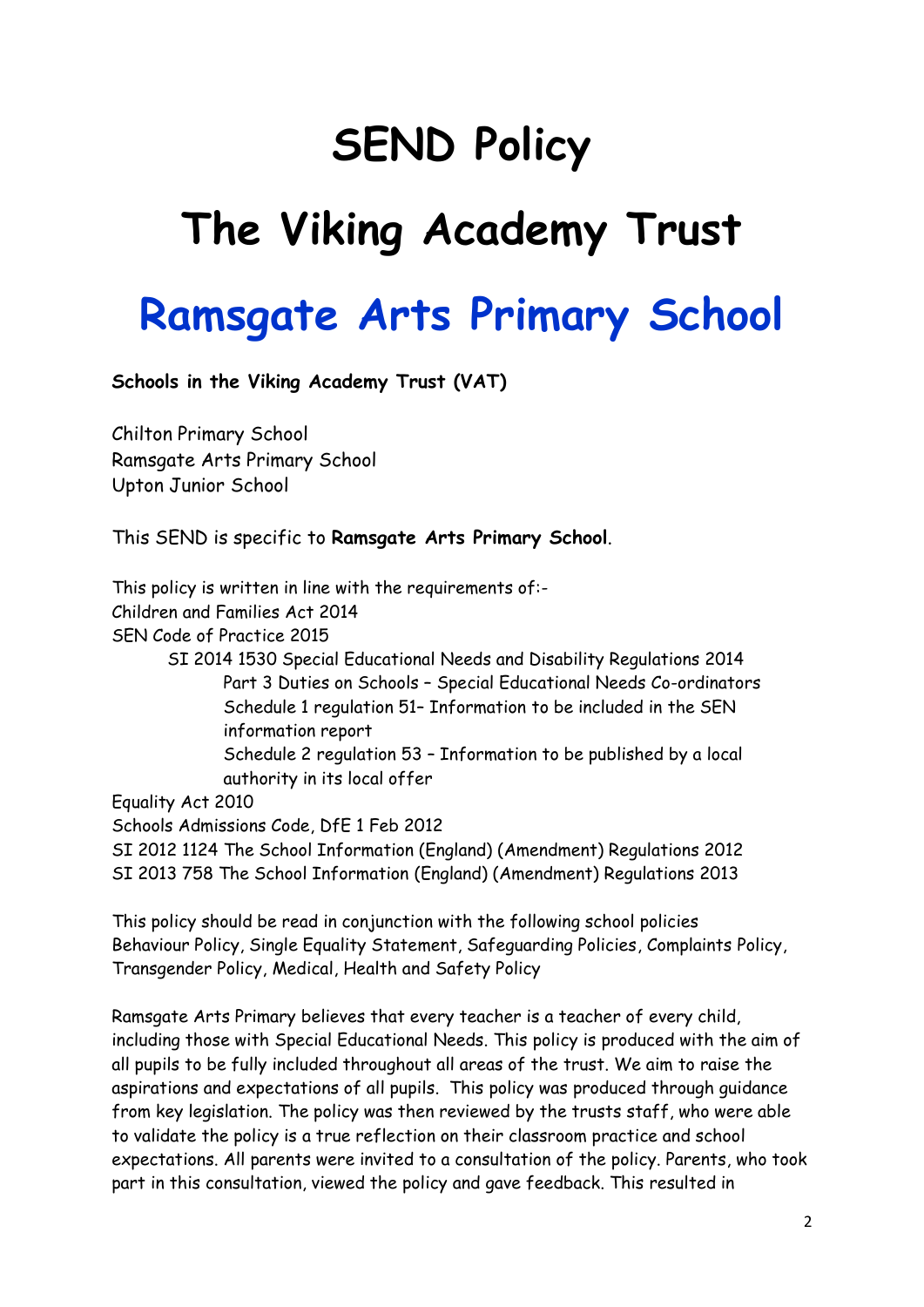adjustments being made accordingly. Finally, the policy was reviewed and approved by the trustees and will be updated accordingly to incorporate in updates in legislation or changes in school practice.

#### **Definition of SEN**

A child or young person has SEN if they have a learning difficulty or disability which calls for special educational provision to be made for him or her.

A child of compulsory school age or a young person has a learning difficulty if he or she:

- (a) Has a significantly greater difficulty in learning than the majority of others of the same age; or
- *(b)* Has a disability which prevents or hinders him or her from making use of facilities of a kind generally provided for others of the same age in mainstream schools or mainstream post-16 institutions. *SEN Code of Practice (2015, p 15)*

#### **Definition of disability**

Many children and young people who have SEN may also have a disability under the Equality Act 2010 – that is'…a physical or mental impairment which has a long-term and substantial adverse effect on their ability to carry out normal day-to-day activities'. This definition provides a relatively low threshold and includes more children than many realise: 'long-term' is defined as 'a year or more' and 'substantial' is defined as 'more than minor or trivial' *SEN Code of Practice (2015, p16)*

*1 The kinds of special educational need for which provision is made at the school*

At RAPS, we can make provision for every kind of frequently occurring special educational need without a statement of special educational needs / Education, Health and Care Plan, for instance dyslexia, dyspraxia, speech and language needs, autism, downs syndrome, physical disability, learning difficulties, social and emotional and behaviour difficulties. There are other kinds of special educational need which do not occur as frequently and with which the school is less familiar, but we can access training and advice so that these kinds of needs can be met.

The school also currently meets the needs of pupils with an Education, Health and Care plan with the following kinds of special educational need. Decisions on the admission of pupils with an Education, Health and Care plan are made by the Local Authority.

The admission arrangements for pupils without an Education, Health and Care Plan do not discriminate against or disadvantage disabled children or those with special educational needs.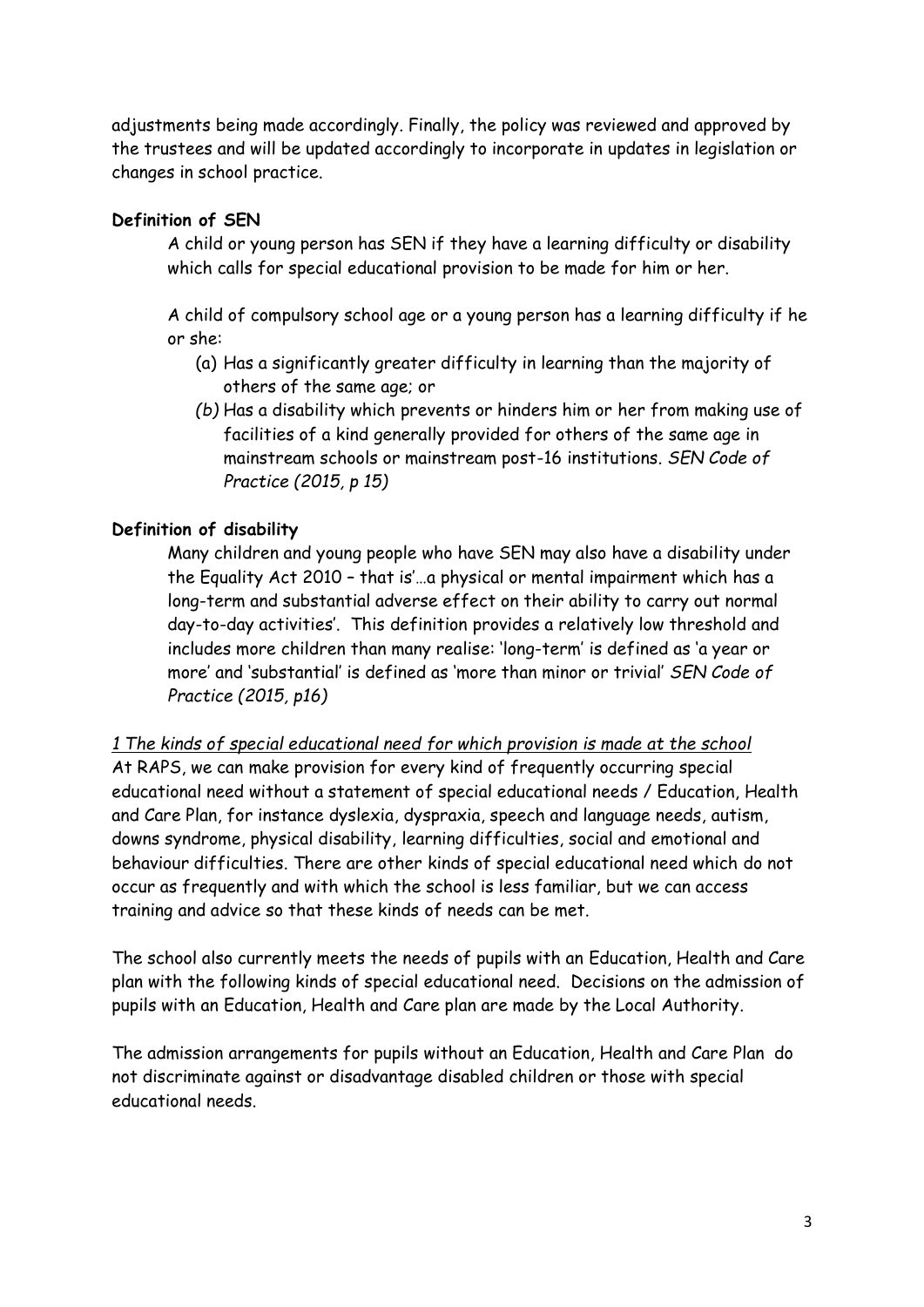#### *2 Information about the policy for identification and assessment of pupils with SEN*

At RAPS, we monitor the progress of all pupils across the year to review their academic progress. We also use a range of assessments with all the pupils at various points eg phonics screening, speech link, language link, spelling age, reading age, a arrange of assessments to give a n indicator of a possible barrier to learning, including non-verbal reasoning, memory, auditory and visual processing, fine and gross motor, SDQ's and Boxhall.

Where progress is not sufficient, even if special educational need has not been identified, we put in place extra support to enable the pupil to catch up, all additional support is recorded on the school provision mapping system in consultation with parents. Examples of extra support can be found in Appendix A.

Some pupils may continue to make inadequate progress, despite high-quality teaching targeted at their area of weakness. For these pupils, and in consultation with parents, we will use a range of assessment tools to determine the cause of the learning difficulty.

We also have access to external advisors such as: TISS, SAL, School Health, OT, Physio, CYPMHS, Green Banks, Head Start.

The purpose of more detailed assessment is to understand what additional resources and different approaches are required to enable the pupil to make better progress. These will be shared with parents, may be put into a personalised provision map and reviewed regularly, and refined / revised if necessary. At this point we will have identified that the pupil has a special educational need because the school is making special educational provision for the pupil which is additional and different to what is normally available.

If the pupil is able to make good progress using this additional and different resource (but would not be able to maintain this good progress without it) we will continue to identify the pupil as having a special educational need. If the pupil is able to maintain good progress without the additional and different resources he or she will not be identified with special educational needs. When any change in identification of SEN is changed parents will be notified.

*3 Information about the school's policies for making provision for pupils with special educational needs whether or not they have EHC Plans, including 3a How the school evaluates the effectiveness of its provision for such pupils* All personalised provision plans are reviewed a min of 3 times a year. Each review of the personalised provision map will be informed by the views of the pupil, parents and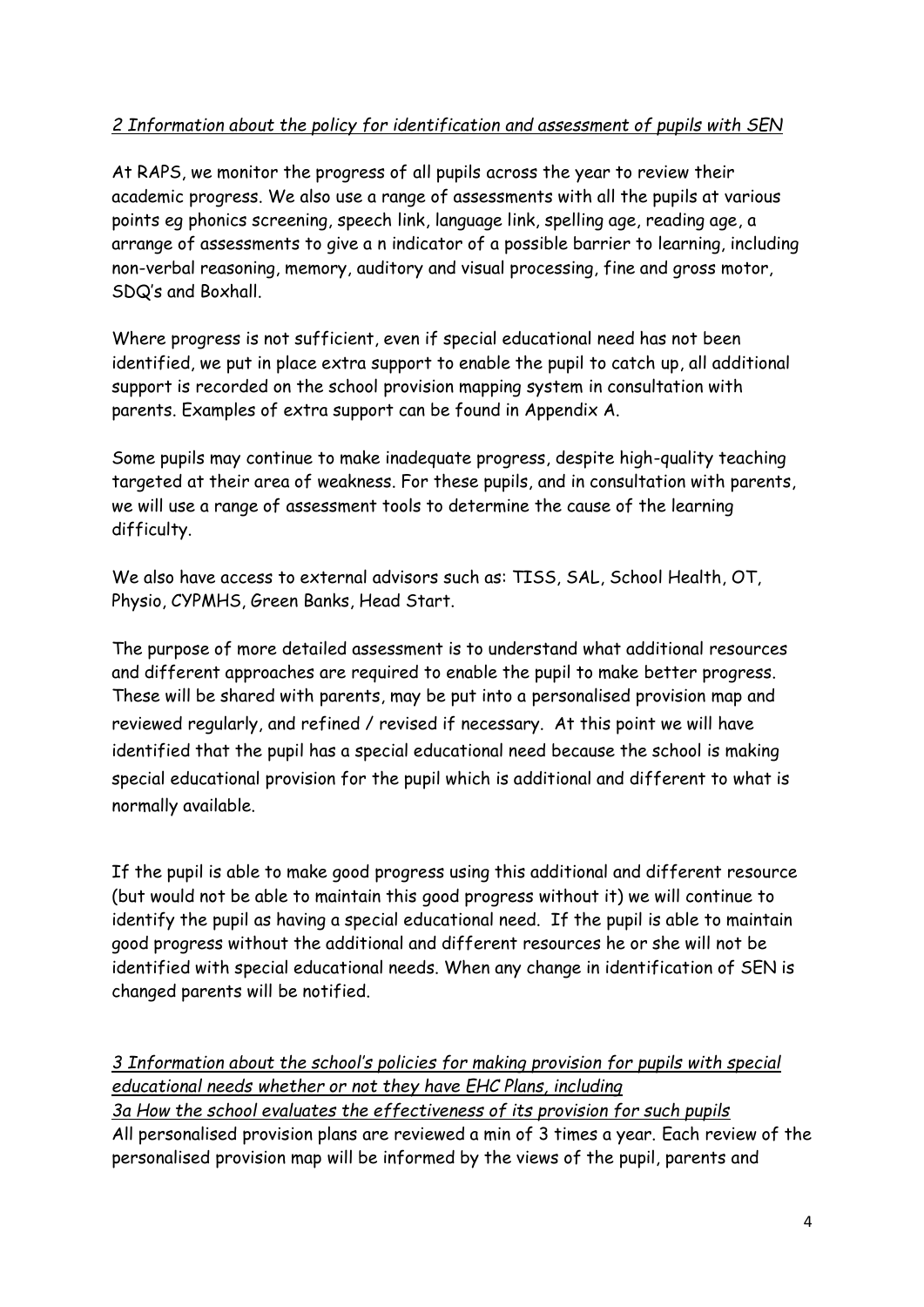class/subject teachers and the assessment information which will show whether adequate progress is being made.

The *SEN Code of Practice (2015, 6.17)* describes inadequate progress thus:

- Is significantly slower than that of their peers starting from the same baseline
- Fails to match or better the child's previous rate of progress
- Fails to close the attainment gap between rate of progress
- Widens the attainment gap

For pupils with an Education, Health and Care Plan there will also be an annual review of the provision made for the child, which will enable an evaluation of the effectiveness of the special provision. All associated paper work is reported to the SEN department of the LEA.

#### *3b the school's approach to teaching pupils with special educational needs*

High quality teaching, differentiated for individual pupils, is the first step in responding to pupils who have or may have SEN. Additional intervention and support cannot compensate for a lack of good quality teaching. Schools should regularly and carefully review the quality of teaching for all pupils, including those at risk of underachievement. This includes reviewing and, where necessary, improving, teachers' understanding of strategies to identify and support vulnerable pupils and their knowledge of the SEN most frequently encountered *SEN Code of Practice (2015, 6.37)*

#### We follow the Mainstream Core Standards (click here: [KELSI CORE STANDARDS\)](https://www.kelsi.org.uk/__data/assets/pdf_file/0020/56522/MCS-Communication-and-Interaction.pdf)

This is advice developed by Kent County Council to ensure that our teaching conforms to best practice. In meeting the Mainstream Core Standards the school employs some additional teaching approaches, as advised by internal and external assessments e.g. personalised curriculum / precision teaching / mentoring, small group teaching, use of ICT software learning packages. These are delivered by additional staff employed through the funding provided to the school as 'notional SEN funding' We will ensure that all teachers and support staff who work with the pupil are aware of the support to be provided and the teaching approaches to be used.

At RAPS, the quality of education is judged to be GOOD (Ofsted Section 5 inspection – May 2018) and our current self-evaluation concurs with this.

#### *3c additional support for learning that is available to pupils with special educational needs*

As part of our budget we receive 'notional SEN funding'. This funding is used to ensure that the quality of teaching is good in the school and that there are sufficient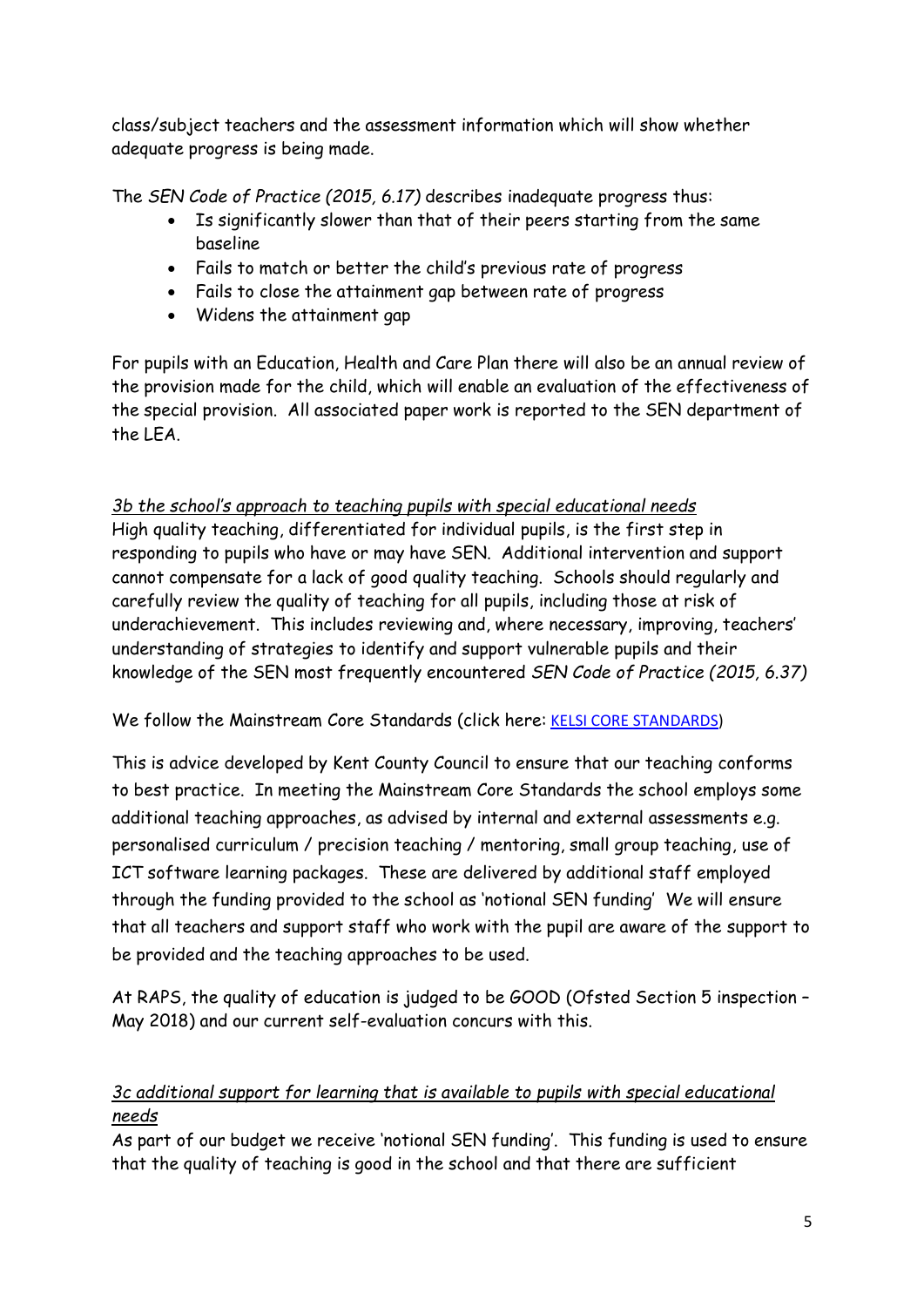resources to deploy additional and different teaching for pupils requiring SEN support. The amount of support required for each pupil to make good progress will be different in each case (see Appendix A). In very few cases a very high level of resource is required. The funding arrangements require schools to provide up to £6000 per year of resource for pupils with high needs, and above that amount the Local Authority should provide top up to the school. Refer to High needs top up funding here.

#### *3d how the school enables pupils with special educational needs to engage in activities of the school (including physical activities) together with children who do not have special educational needs*

All clubs, trips and activities offered to pupils at RAPS are available to pupils with special educational needs either with or without an Education, Health and Care Plan. The school will use their best endeavours to allow access for all.

#### *3e support that is available for improving the emotional and social development of pupils with special educational needs*

At RAPS, we understand that an important feature of the school is to enable all pupils to develop emotional resilience and social skills, both through direct teaching for instance PSHE lessons and indirectly with every conversation adults have with pupils throughout the day. Pupils in the early stages of emotional and social development because of their special educational needs will be supported to enable them to develop and mature appropriately. This will usually require additional and different resources, beyond that required by pupils who do not need this support.

For some pupils with the most need for help in this area we also can provide the following list e.g. access to counsellor, mentor time with member of pastoral support team, access to lunchtime club, external referral to CAHMs, time-out space for pupil to use when upset or agitated etc

#### *4 The name and contact details of the SEN Co-ordinator*

The SENCO at RAPS is Emily Hughes who is a qualified teacher and has been accredited by the National Award for SEN Co-ordination.

Mrs Hughes is available on 01843 582847 or senco@vikingacademytrust.com

*5 Information about the expertise and training of staff in relation to children and young people with special educational needs and how specialist expertise will be secured* All teachers and teaching assistants have had the following awareness training, ASD, SAL, De-escalation, Memory, ODD, ADHD, Dyslexia, Emotional Regulation, Sensory processing, Alternative recording.

Where a training need is identified beyond this we will find a provider who is able to deliver it. Training providers we can approach are, TISS, Educational Psychologist,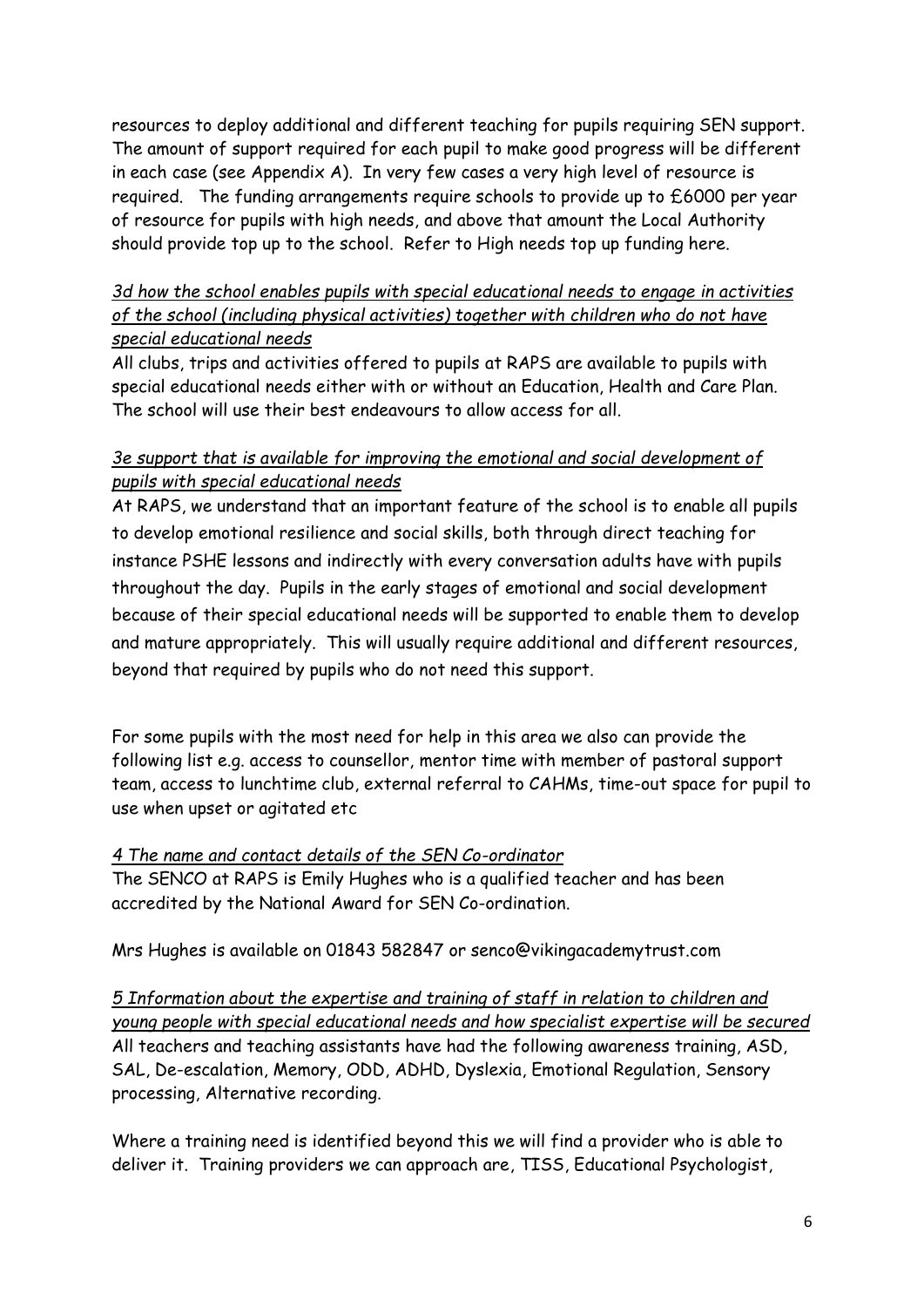Speech and language therapist, occupational therapists, physio therapist, dyslexia specialists etc. The cost of training is covered by the notional SEN funding.

#### *6 Information about how equipment and facilities to support children and young people with special educational needs will be secured*

Where external advisors recommend the use of equipment or facilities which the school does not have, the school will seek to acquire theses through SEN funding, or seek it by loan. For highly specialist communication equipment the school will seek the advice of the KCC Communication and Assistive Technology team.

#### *7 The arrangements for consulting parents of children with special educational needs about, and involving them in, their education*

All parents of pupils at RAPS are invited to discuss the progress of their children in school on three occasions a year and will also receive a written report once a year.

In addition to this, parents of pupils an Education, Health and Care Plan will be invited to contribute to and attend an annual review, which, wherever possible will also include other agencies involved with the pupil. Information will be made accessible for parents.

If your pupil has been identified as having an educational need there may be additional meetings with outside agencies and opportunities to review provisions throughout the year.

#### *8 The arrangements for consulting young people with special educational needs about, and involving them in, their education*

When a pupil has been identified to have special educational needs because special educational provision is being made for him or her, the pupil will be consulted about and involved in the arrangements made for them as part of person-centred planning. Parents are likely to play a more significant role in the childhood years with the young person taking more responsibility and acting with greater independence in later years.

#### *9 The arrangements made by the governing body relating to the treatment of complaints from parents of pupils with special educational needs concerning the provision made at the school*

The normal arrangements for the treatment of complaints at RAPS are used for complaints about provision made for special educational needs. We encourage parents to discuss their concerns with class teachers, Deputy Head, SENCO or the Head of School to resolve the issue before making the complaint formal to the Executive Headteacher or Chair of the governing body.

If the complaint is not resolved after it has been considered by the governing body, then a disagreement resolution service or mediation service can be contracted. If it remains unresolved after this, the complainant can appeal to the First–tier Tribunal (Special Educational Needs and Disability), if the case refers to disability discrimination, or to the Secretary of State for all other cases.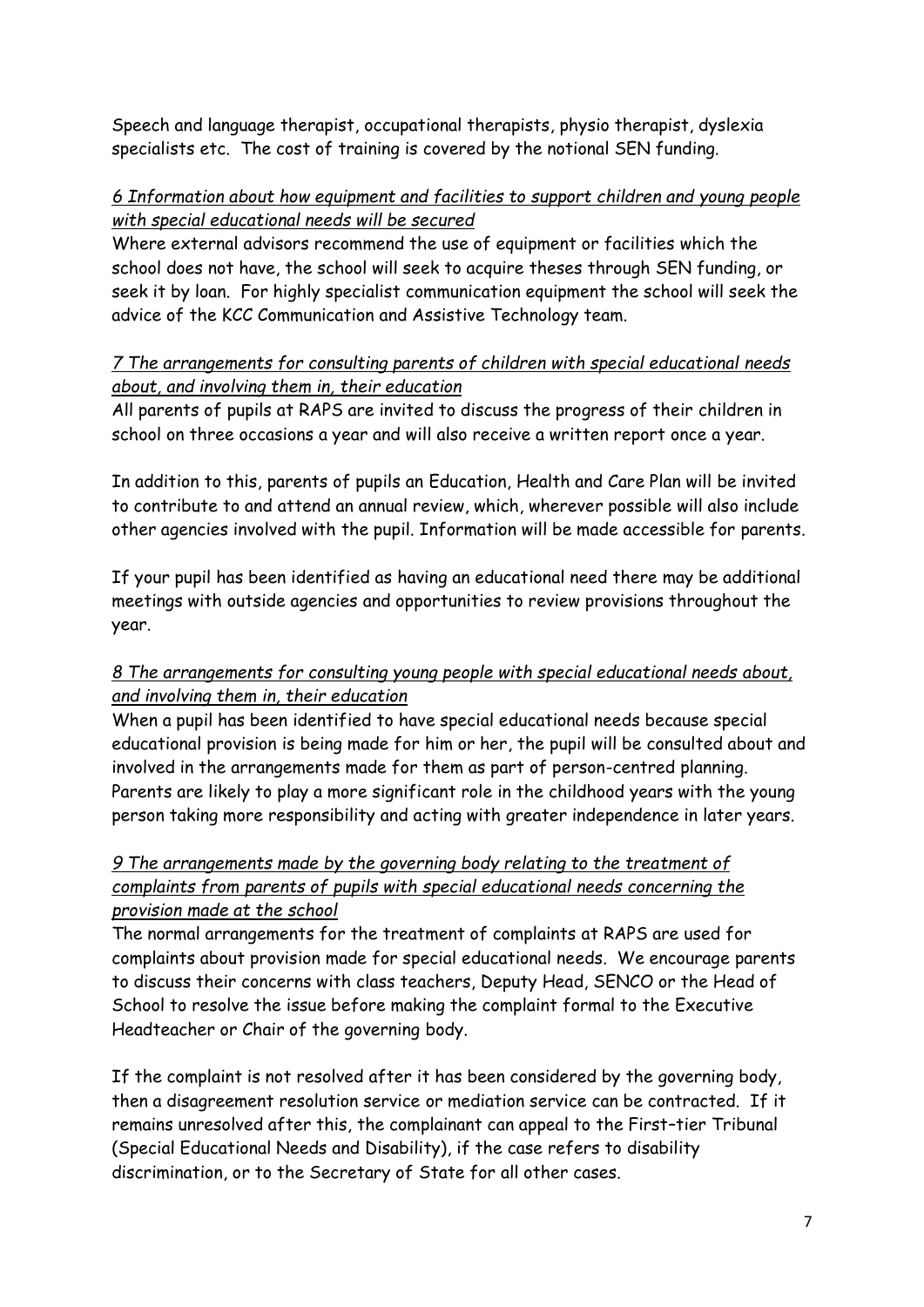There are some circumstances, usually for children who have an Educational Health Care Plan where there is a statutory right for parents to appeal against a decision of the Local Authority. Complaints which fall within this category cannot be investigated by the school.

*10 How the governing body involves other bodies, including health and social services bodies, local authority support services and voluntary organisations, in meeting the needs of pupils with special educational needs and in supporting the families of such pupils*

The governing body have engaged with the following bodies:-

• Free membership of LIFT for access to specialist teaching and learning service A Service Level Agreement with Educational Psychology service for 6 days per year Access to local authority's service level agreement with Speech and Language Therapy Services / Occupational Therapy Services / Physiotherapy Services for pupil with requirement for direct therapy or advice

Ability to make ad hoc requests for advice from Communication and Assistive Technology Team, etc

Membership of professional networks for SENCO eg NAS, SENCO forum, NASEN etc

#### *11 The contact details of support services for the parents of pupils with special educational needs and disabilities and children and young people with SEND up to age 25 (Code of Practice 2015, 6.39)*

Information Advice and Support Kent (IASK) provides a free and confidential, information, advice and support service, for parents of a disabled child or child with special educational needs and to children and young people up to age 25 who have a special educational need or disability.

Trained staff can provide impartial legally based information and support on educational matters relating to special educational needs and disabilities, including health and social care. The aim is to empower parents, children and young people to fully participate in discussions and make informed choices and decisions. Also to feel confident to express their views and wishes about education and future aspirations.

They can be contacted on

**HELPLINE:** 03000 41 3000 **Office:** 03000 412412 E-mail:-iask@kent.gov.uk

[www.kent.gov.uk/iask](http://www.kent.gov.uk/iask)

*12 The school's arrangements for supporting pupils with special educational needs in transferring between phases of education or in preparing for adulthood and independent living*